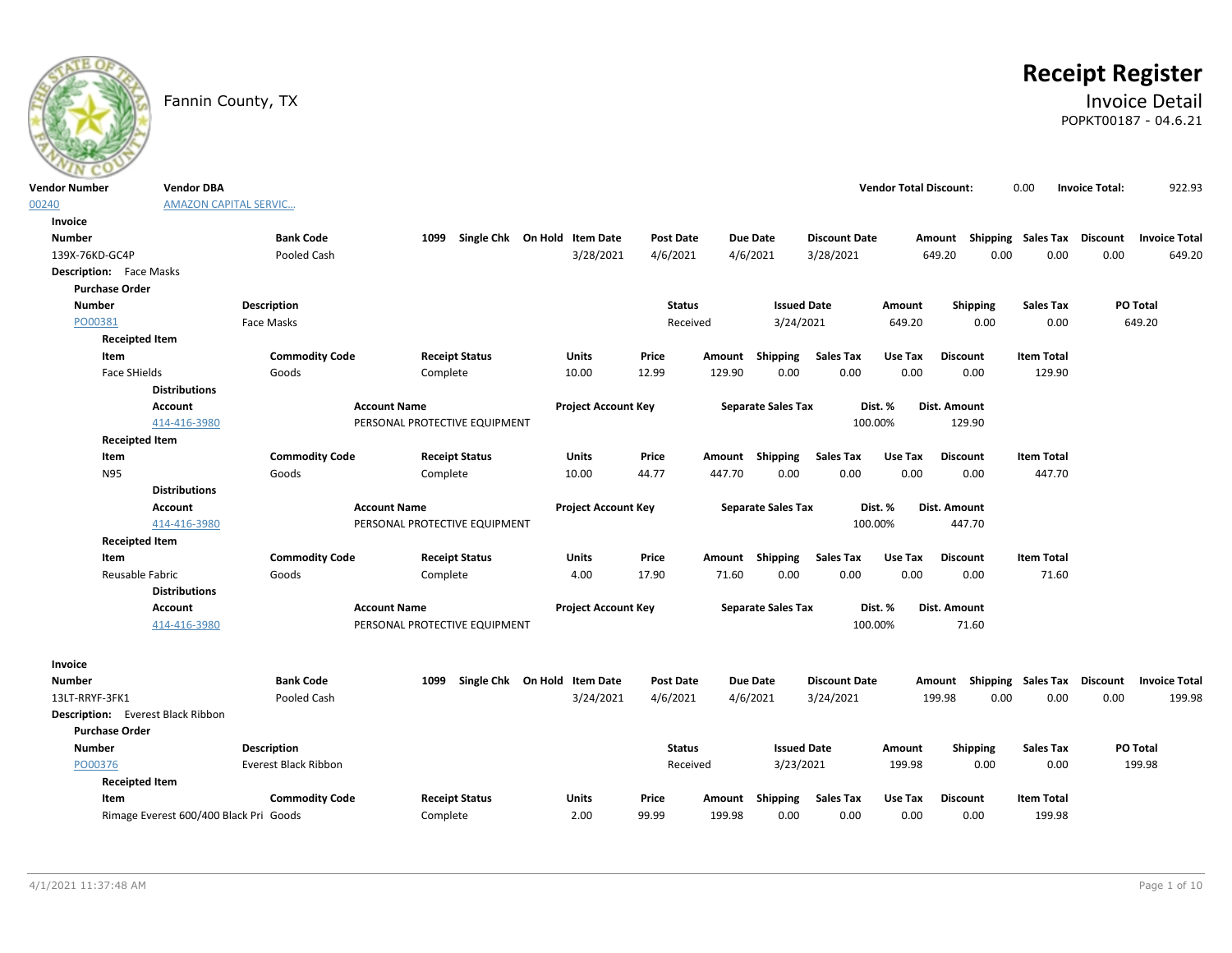|                                            | <b>Distributions</b><br>Account<br>100-560-3100 |                                 | <b>Account Name</b><br><b>OFFICE SUPPLIES</b> | <b>Project Account Key</b>                |                              | <b>Separate Sales Tax</b>   |                                   | Dist. %<br>100.00%            | Dist. Amount<br>199.98    |                                     |                       |                               |
|--------------------------------------------|-------------------------------------------------|---------------------------------|-----------------------------------------------|-------------------------------------------|------------------------------|-----------------------------|-----------------------------------|-------------------------------|---------------------------|-------------------------------------|-----------------------|-------------------------------|
| Invoice<br><b>Number</b><br>1YDL-YRLJ-3KCL |                                                 | <b>Bank Code</b><br>Pooled Cash | 1099                                          | Single Chk On Hold Item Date<br>3/19/2021 | <b>Post Date</b><br>4/6/2021 | <b>Due Date</b><br>4/6/2021 | <b>Discount Date</b><br>3/19/2021 |                               | Amount<br>73.75<br>0.00   | Shipping Sales Tax Discount<br>0.00 | 0.00                  | <b>Invoice Total</b><br>73.75 |
| Description: Lysol                         |                                                 |                                 |                                               |                                           |                              |                             |                                   |                               |                           |                                     |                       |                               |
| <b>Purchase Order</b>                      |                                                 |                                 |                                               |                                           |                              |                             |                                   |                               |                           |                                     |                       |                               |
| <b>Number</b>                              |                                                 | <b>Description</b>              |                                               |                                           | <b>Status</b>                |                             | <b>Issued Date</b>                | Amount                        | <b>Shipping</b>           | <b>Sales Tax</b>                    | PO Total              |                               |
| PO00367                                    |                                                 | Lysol                           |                                               |                                           | Received                     |                             | 3/19/2021                         | 73.75                         | 0.00                      | 0.00                                |                       | 73.75                         |
| <b>Receipted Item</b>                      |                                                 |                                 |                                               |                                           |                              |                             |                                   |                               |                           |                                     |                       |                               |
| Item                                       |                                                 | <b>Commodity Code</b>           | <b>Receipt Status</b>                         | <b>Units</b>                              | Price                        | Amount Shipping             | <b>Sales Tax</b>                  | Use Tax                       | <b>Discount</b>           | <b>Item Total</b>                   |                       |                               |
| 9 Cans                                     |                                                 | Goods                           | Complete                                      | 1.00                                      | 73.75                        | 73.75                       | 0.00<br>0.00                      | 0.00                          | 0.00                      | 73.75                               |                       |                               |
|                                            | <b>Distributions</b><br>Account                 |                                 | <b>Account Name</b>                           | <b>Project Account Key</b>                |                              | <b>Separate Sales Tax</b>   |                                   | Dist. %                       | Dist. Amount              |                                     |                       |                               |
|                                            | 414-416-3970                                    |                                 | SANITIZING SUPPLIES                           |                                           |                              |                             |                                   | 100.00%                       | 73.75                     |                                     |                       |                               |
| <b>Vendor Number</b><br>00142              | <b>Vendor DBA</b>                               | AMERICAN TIRE DISTRIBU          |                                               |                                           |                              |                             |                                   | <b>Vendor Total Discount:</b> |                           | 0.00                                | <b>Invoice Total:</b> | 4,107.06                      |
| Invoice                                    |                                                 |                                 |                                               |                                           |                              |                             |                                   |                               |                           |                                     |                       |                               |
| <b>Number</b>                              |                                                 | <b>Bank Code</b>                | 1099                                          | Single Chk On Hold Item Date              | <b>Post Date</b>             | <b>Due Date</b>             | <b>Discount Date</b>              |                               | Amount Shipping Sales Tax |                                     | Discount              | <b>Invoice Total</b>          |
| S149056345                                 |                                                 | Pooled Cash                     |                                               | 3/22/2021                                 | 4/6/2021                     | 4/6/2021                    | 3/22/2021                         |                               | 4,107.06<br>0.00          | 0.00                                | 0.00                  | 4,107.06                      |
| <b>Description:</b> Sheriff Tires          |                                                 |                                 |                                               |                                           |                              |                             |                                   |                               |                           |                                     |                       |                               |
| <b>Purchase Order</b>                      |                                                 |                                 |                                               |                                           |                              |                             |                                   |                               |                           |                                     |                       |                               |
| <b>Number</b>                              |                                                 | <b>Description</b>              |                                               |                                           | <b>Status</b>                |                             | <b>Issued Date</b>                | Amount                        | <b>Shipping</b>           | <b>Sales Tax</b>                    | PO Total              |                               |
| PO00370                                    |                                                 | <b>Tires</b>                    |                                               |                                           | Received                     |                             | 3/19/2021                         | 4,107.06                      | 0.00                      | 0.00                                | 4,107.06              |                               |
| <b>Receipted Item</b>                      |                                                 |                                 |                                               |                                           |                              |                             |                                   |                               |                           |                                     |                       |                               |
| Item                                       |                                                 | <b>Commodity Code</b>           | <b>Receipt Status</b>                         | <b>Units</b>                              | Price                        | Amount Shipping             | <b>Sales Tax</b>                  | Use Tax                       | <b>Discount</b>           | <b>Item Total</b>                   |                       |                               |
| P235-65R-16C                               | <b>Distributions</b>                            | Goods                           | Complete                                      | 8.00                                      | 118.83                       | 950.64                      | 0.00<br>0.00                      | 0.00                          | 0.00                      | 950.64                              |                       |                               |
|                                            | <b>Account</b>                                  |                                 | <b>Account Name</b>                           | <b>Project Account Key</b>                |                              | <b>Separate Sales Tax</b>   |                                   | Dist. %                       | Dist. Amount              |                                     |                       |                               |
|                                            | 100-560-4540                                    |                                 | R & M AUTOMOBILES                             |                                           |                              |                             |                                   | 100.00%                       | 950.64                    |                                     |                       |                               |
| <b>Receipted Item</b>                      |                                                 |                                 |                                               |                                           |                              |                             |                                   |                               |                           |                                     |                       |                               |
| Item                                       |                                                 | <b>Commodity Code</b>           | <b>Receipt Status</b>                         | <b>Units</b>                              | Price                        | Amount Shipping             | <b>Sales Tax</b>                  | Use Tax                       | <b>Discount</b>           | <b>Item Total</b>                   |                       |                               |
| P245-55R-18                                |                                                 | Goods                           | Complete                                      | 12.00                                     | 126.42                       | 1,517.04                    | 0.00<br>0.00                      | 0.00                          | 0.00                      | 1,517.04                            |                       |                               |
|                                            | <b>Distributions</b>                            |                                 |                                               |                                           |                              |                             |                                   |                               |                           |                                     |                       |                               |
|                                            | <b>Account</b>                                  |                                 | <b>Account Name</b>                           | <b>Project Account Key</b>                |                              | <b>Separate Sales Tax</b>   |                                   | Dist. %                       | Dist. Amount              |                                     |                       |                               |
|                                            | 100-560-4540                                    |                                 | R & M AUTOMOBILES                             |                                           |                              |                             |                                   | 100.00%                       | 1,517.04                  |                                     |                       |                               |
| <b>Receipted Item</b>                      |                                                 |                                 |                                               |                                           |                              |                             |                                   |                               |                           |                                     |                       |                               |
| Item                                       |                                                 | <b>Commodity Code</b>           | <b>Receipt Status</b>                         | Units                                     | Price                        | Amount Shipping             | <b>Sales Tax</b>                  | Use Tax                       | <b>Discount</b>           | <b>Item Total</b>                   |                       |                               |
| P265-60-R17                                |                                                 | Goods                           | Complete                                      | 6.00                                      | 120.91                       | 725.46                      | 0.00<br>0.00                      | 0.00                          | 0.00                      | 725.46                              |                       |                               |
|                                            | <b>Distributions</b>                            |                                 |                                               |                                           |                              |                             |                                   |                               |                           |                                     |                       |                               |
|                                            | Account                                         |                                 | <b>Account Name</b>                           | <b>Project Account Key</b>                |                              | <b>Separate Sales Tax</b>   |                                   | Dist. %                       | Dist. Amount              |                                     |                       |                               |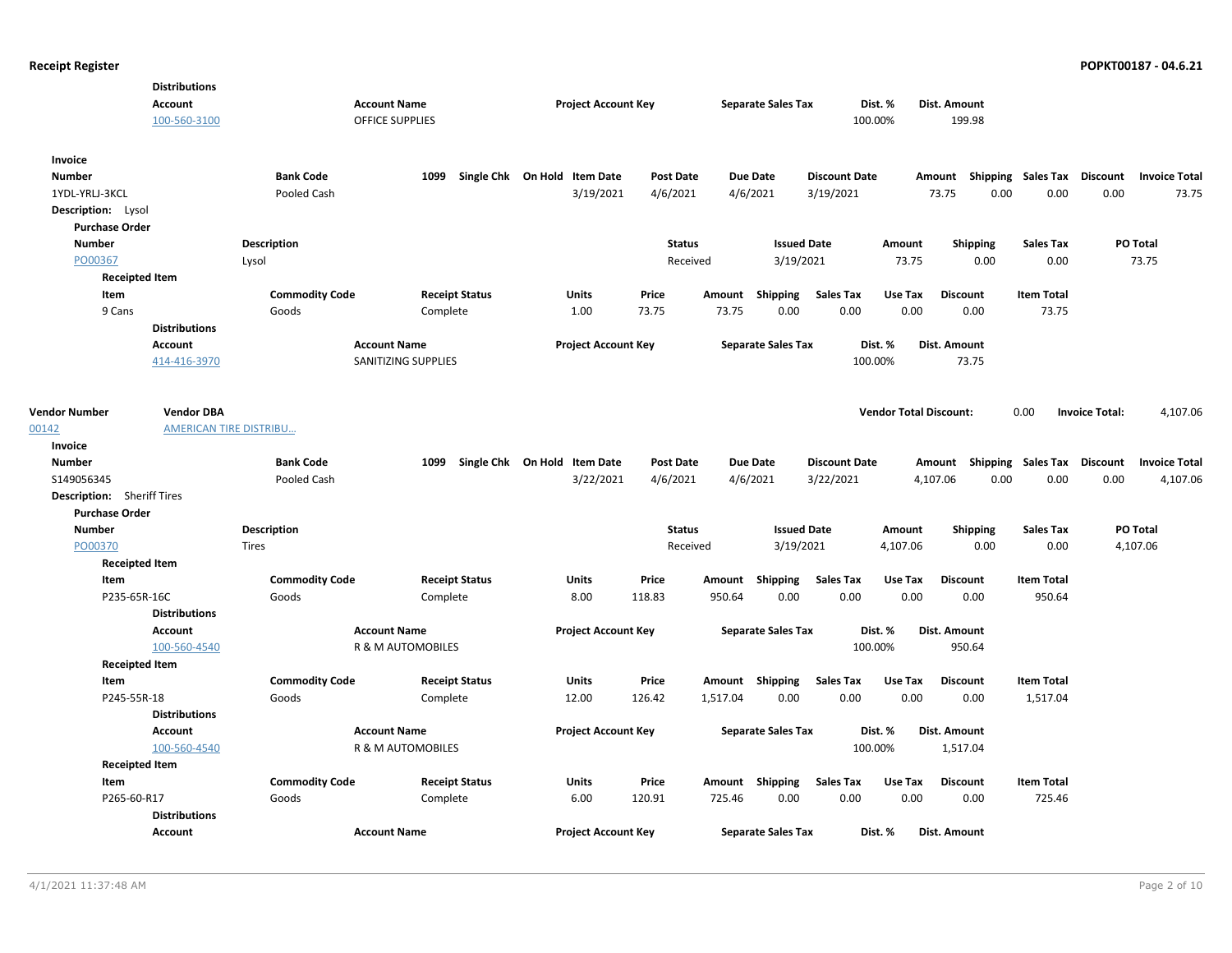| <b>Receipt Register</b>    |                             |                       |                       |                                        |                            |                           |                      |                               |                                      |                       | POPKT00187 - 04.6.21 |
|----------------------------|-----------------------------|-----------------------|-----------------------|----------------------------------------|----------------------------|---------------------------|----------------------|-------------------------------|--------------------------------------|-----------------------|----------------------|
|                            | 100-560-4540                |                       | R & M AUTOMOBILES     |                                        |                            |                           | 100.00%              |                               | 725.46                               |                       |                      |
| <b>Receipted Item</b>      |                             |                       |                       |                                        |                            |                           |                      |                               |                                      |                       |                      |
| Item                       |                             | <b>Commodity Code</b> | <b>Receipt Status</b> | <b>Units</b>                           | Price                      | Amount Shipping           | Sales Tax            | Use Tax                       | <b>Discount</b><br><b>Item Total</b> |                       |                      |
| P265-70R-17                |                             | Goods                 | Complete              | 8.00                                   | 114.24                     | 0.00<br>913.92            | 0.00                 | 0.00                          | 0.00                                 | 913.92                |                      |
|                            | <b>Distributions</b>        |                       |                       |                                        |                            |                           |                      |                               |                                      |                       |                      |
|                            | Account                     |                       | <b>Account Name</b>   |                                        | <b>Project Account Key</b> | <b>Separate Sales Tax</b> | Dist. %              | Dist. Amount                  |                                      |                       |                      |
|                            | 100-560-4540                |                       | R & M AUTOMOBILES     |                                        |                            |                           | 100.00%              |                               | 913.92                               |                       |                      |
| <b>Vendor Number</b>       | <b>Vendor DBA</b>           |                       |                       |                                        |                            |                           |                      | <b>Vendor Total Discount:</b> | 0.00                                 | <b>Invoice Total:</b> | 664.00               |
| 00281                      | <b>GT DISTRIBUTORS, INC</b> |                       |                       |                                        |                            |                           |                      |                               |                                      |                       |                      |
| Invoice                    |                             |                       |                       |                                        |                            |                           |                      |                               |                                      |                       |                      |
| <b>Number</b>              |                             | <b>Bank Code</b>      | 1099                  | Single Chk On Hold<br><b>Item Date</b> | <b>Post Date</b>           | <b>Due Date</b>           | <b>Discount Date</b> |                               | Amount Shipping Sales Tax Discount   |                       | <b>Invoice Total</b> |
| INV0832161                 |                             | Pooled Cash           |                       | 3/19/2021                              | 4/6/2021                   | 4/6/2021                  | 3/19/2021            | 664.00                        | 0.00                                 | 0.00<br>0.00          | 664.00               |
| Description: Uniforms      |                             |                       |                       |                                        |                            |                           |                      |                               |                                      |                       |                      |
| <b>Purchase Order</b>      |                             |                       |                       |                                        |                            |                           |                      |                               |                                      |                       |                      |
| <b>Number</b>              |                             | Description           |                       |                                        | <b>Status</b>              |                           | <b>Issued Date</b>   | Amount                        | <b>Sales Tax</b><br><b>Shipping</b>  |                       | PO Total             |
| PO00388                    |                             | Uniforms              |                       |                                        | Received                   |                           | 3/25/2021            | 664.00                        | 0.00                                 | 0.00                  | 664.00               |
| <b>Receipted Item</b>      |                             |                       |                       |                                        |                            |                           |                      |                               |                                      |                       |                      |
| Item                       |                             | <b>Commodity Code</b> | <b>Receipt Status</b> | <b>Units</b>                           | Price                      | Shipping<br>Amount        | <b>Sales Tax</b>     | Use Tax                       | <b>Discount</b><br><b>Item Total</b> |                       |                      |
| <b>Ballistic Panel Set</b> |                             | Goods                 | Complete              | 1.00                                   | 550.00                     | 0.00<br>550.00            | 0.00                 | 0.00                          | 0.00                                 | 550.00                |                      |
|                            | <b>Distributions</b>        |                       |                       |                                        |                            |                           |                      |                               |                                      |                       |                      |
|                            | <b>Account</b>              |                       | <b>Account Name</b>   |                                        | <b>Project Account Key</b> | <b>Separate Sales Tax</b> | Dist. %              | Dist. Amount                  |                                      |                       |                      |
|                            | 100-560-3950                |                       | UNIFORMS/OTHER        |                                        |                            |                           | 100.00%              |                               | 550.00                               |                       |                      |
| <b>Receipted Item</b>      |                             |                       |                       |                                        |                            |                           |                      |                               |                                      |                       |                      |
| Item                       |                             | <b>Commodity Code</b> | <b>Receipt Status</b> | <b>Units</b>                           | Price                      | Amount Shipping           | <b>Sales Tax</b>     | Use Tax                       | <b>Discount</b><br><b>Item Total</b> |                       |                      |
|                            | Concealable Carrier         | Goods                 | Complete              | 1.00                                   | 90.00                      | 0.00<br>90.00             | 0.00                 | 0.00                          | 0.00                                 | 90.00                 |                      |
|                            | <b>Distributions</b>        |                       |                       |                                        |                            |                           |                      |                               |                                      |                       |                      |
|                            | Account                     |                       | <b>Account Name</b>   |                                        | <b>Project Account Key</b> | <b>Separate Sales Tax</b> | Dist. %              | Dist. Amount                  |                                      |                       |                      |
|                            | 100-560-3950                |                       | UNIFORMS/OTHER        |                                        |                            |                           | 100.00%              |                               | 90.00                                |                       |                      |
| <b>Receipted Item</b>      |                             |                       |                       |                                        |                            |                           |                      |                               |                                      |                       |                      |
| Item                       |                             | <b>Commodity Code</b> | <b>Receipt Status</b> | <b>Units</b>                           | Price                      | Amount Shipping           | <b>Sales Tax</b>     | Use Tax                       | <b>Discount</b><br><b>Item Total</b> |                       |                      |
|                            | Soft Trauma Plate           | Goods                 | Complete              | 1.00                                   | 24.00                      | 0.00<br>24.00             | 0.00                 | 0.00                          | 0.00                                 | 24.00                 |                      |
|                            | <b>Distributions</b>        |                       |                       |                                        |                            |                           |                      |                               |                                      |                       |                      |
|                            | Account                     |                       | <b>Account Name</b>   |                                        | <b>Project Account Key</b> | <b>Separate Sales Tax</b> | Dist. %              | Dist. Amount                  |                                      |                       |                      |
|                            | 100-560-3950                |                       | UNIFORMS/OTHER        |                                        |                            |                           | 100.00%              |                               | 24.00                                |                       |                      |
| <b>Vendor Number</b>       | <b>Vendor DBA</b>           |                       |                       |                                        |                            |                           |                      | <b>Vendor Total Discount:</b> | 0.00                                 | <b>Invoice Total:</b> | 1,125.79             |
| 00216                      | <b>OFFICE DEPOT</b>         |                       |                       |                                        |                            |                           |                      |                               |                                      |                       |                      |
| Invoice                    |                             |                       |                       |                                        |                            |                           |                      |                               |                                      |                       |                      |
| <b>Number</b>              |                             | <b>Bank Code</b>      | 1099                  | Single Chk On Hold Item Date           | <b>Post Date</b>           | <b>Due Date</b>           | <b>Discount Date</b> |                               | Amount Shipping Sales Tax Discount   |                       | <b>Invoice Total</b> |
| 163188498001               |                             | Pooled Cash           |                       | 3/26/2021                              | 4/6/2021                   | 4/6/2021                  | 3/26/2021            | 79.54                         | 0.00                                 | 0.00<br>0.00          | 79.54                |
| Description: pens          |                             |                       |                       |                                        |                            |                           |                      |                               |                                      |                       |                      |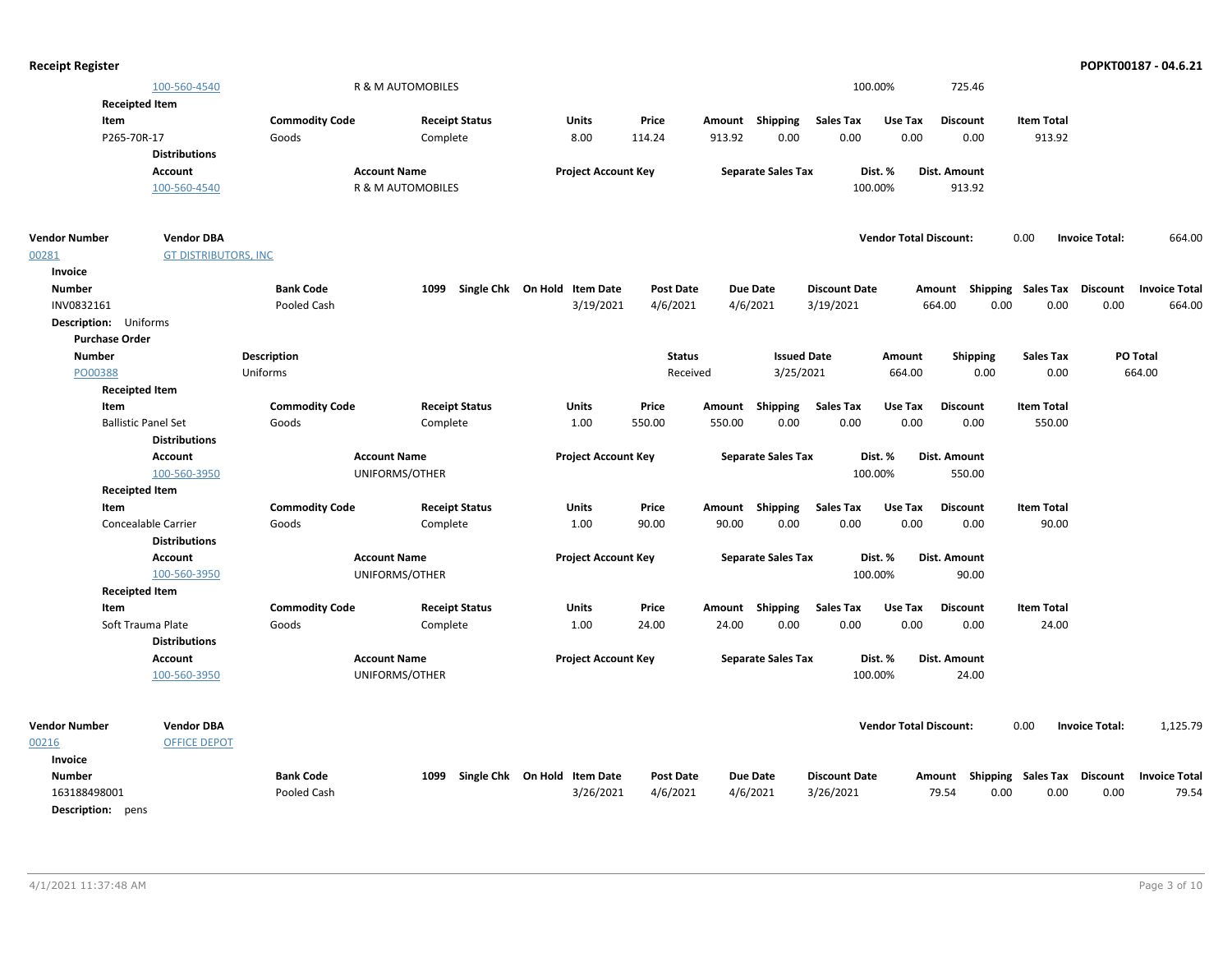| <b>Purchase Order</b>                  |                       |                        |                              |                  |        |                           |                      |         |                                    |                   |                 |                      |
|----------------------------------------|-----------------------|------------------------|------------------------------|------------------|--------|---------------------------|----------------------|---------|------------------------------------|-------------------|-----------------|----------------------|
| <b>Number</b>                          | <b>Description</b>    |                        |                              | <b>Status</b>    |        | <b>Issued Date</b>        |                      | Amount  | Shipping                           | <b>Sales Tax</b>  | PO Total        |                      |
| PO00371                                | pens                  |                        |                              | Received         |        | 3/19/2021                 |                      | 79.54   | 0.00                               | 0.00              | 79.54           |                      |
| <b>Receipted Item</b>                  |                       |                        |                              |                  |        |                           |                      |         |                                    |                   |                 |                      |
| Item                                   | <b>Commodity Code</b> | <b>Receipt Status</b>  | Units                        | Price            | Amount | Shipping                  | <b>Sales Tax</b>     | Use Tax | <b>Discount</b>                    | <b>Item Total</b> |                 |                      |
| #1373923 Tul Retract Gel Pens 0. Goods |                       | Complete               | 1.00                         | 9.56             | 9.56   | 0.00                      | 0.00                 | 0.00    | 0.00                               | 9.56              |                 |                      |
| <b>Distributions</b>                   |                       |                        |                              |                  |        |                           |                      |         |                                    |                   |                 |                      |
| Account                                |                       | <b>Account Name</b>    | <b>Project Account Key</b>   |                  |        | <b>Separate Sales Tax</b> |                      | Dist. % | Dist. Amount                       |                   |                 |                      |
| 100-665-3100                           |                       | OFFICE SUPPLIES        |                              |                  |        |                           |                      | 100.00% | 9.56                               |                   |                 |                      |
| <b>Receipted Item</b>                  |                       |                        |                              |                  |        |                           |                      |         |                                    |                   |                 |                      |
| Item                                   | <b>Commodity Code</b> | <b>Receipt Status</b>  | Units                        | Price            | Amount | Shipping                  | <b>Sales Tax</b>     | Use Tax | <b>Discount</b>                    | <b>Item Total</b> |                 |                      |
| #196517 Boise Copy Paper               | Goods                 | Complete               | 2.00                         | 34.99            | 69.98  | 0.00                      | 0.00                 | 0.00    | 0.00                               | 69.98             |                 |                      |
| <b>Distributions</b>                   |                       |                        |                              |                  |        |                           |                      |         |                                    |                   |                 |                      |
| <b>Account</b>                         |                       | <b>Account Name</b>    | <b>Project Account Key</b>   |                  |        | <b>Separate Sales Tax</b> |                      | Dist. % | Dist. Amount                       |                   |                 |                      |
| 100-665-3100                           |                       | <b>OFFICE SUPPLIES</b> |                              |                  |        |                           |                      | 100.00% | 69.98                              |                   |                 |                      |
| Invoice                                |                       |                        |                              |                  |        |                           |                      |         |                                    |                   |                 |                      |
| <b>Number</b>                          | <b>Bank Code</b>      | 1099                   | Single Chk On Hold Item Date | <b>Post Date</b> |        | <b>Due Date</b>           | <b>Discount Date</b> |         | Amount Shipping Sales Tax Discount |                   |                 | <b>Invoice Total</b> |
| 163635243001                           | Pooled Cash           |                        | 3/19/2021                    | 4/6/2021         |        | 4/6/2021                  | 3/19/2021            |         | 176.34<br>0.00                     | 0.00              | 0.00            | 176.34               |
| <b>Description:</b> office supplies    |                       |                        |                              |                  |        |                           |                      |         |                                    |                   |                 |                      |
| <b>Purchase Order</b>                  |                       |                        |                              |                  |        |                           |                      |         |                                    |                   |                 |                      |
| <b>Number</b>                          | <b>Description</b>    |                        |                              | <b>Status</b>    |        | <b>Issued Date</b>        |                      | Amount  | <b>Shipping</b>                    | <b>Sales Tax</b>  | <b>PO Total</b> |                      |
| PO00364                                | office supplies       |                        |                              | Received         |        | 3/18/2021                 |                      | 176.34  | 0.00                               | 0.00              | 176.34          |                      |
| <b>Receipted Item</b>                  |                       |                        |                              |                  |        |                           |                      |         |                                    |                   |                 |                      |
| Item                                   | <b>Commodity Code</b> | <b>Receipt Status</b>  | <b>Units</b>                 | Price            | Amount | Shipping                  | <b>Sales Tax</b>     | Use Tax | <b>Discount</b>                    | <b>Item Total</b> |                 |                      |
| HP 30A Laserjet Toner Cartridge Goods  |                       | Complete               | 1.00                         | 52.51            | 52.51  | 0.00                      | 0.00                 | 0.00    | 0.00                               | 52.51             |                 |                      |
| <b>Distributions</b>                   |                       |                        |                              |                  |        |                           |                      |         |                                    |                   |                 |                      |
| <b>Account</b>                         |                       | <b>Account Name</b>    | <b>Project Account Key</b>   |                  |        | <b>Separate Sales Tax</b> |                      | Dist. % | Dist. Amount                       |                   |                 |                      |
| 100-435-3100                           |                       | OFFICE SUPPLIES        |                              |                  |        |                           |                      | 100.00% | 52.51                              |                   |                 |                      |
| <b>Receipted Item</b>                  |                       |                        |                              |                  |        |                           |                      |         |                                    |                   |                 |                      |
| Item                                   | <b>Commodity Code</b> | <b>Receipt Status</b>  | <b>Units</b>                 | Price            |        | Amount Shipping           | <b>Sales Tax</b>     | Use Tax | <b>Discount</b>                    | <b>Item Total</b> |                 |                      |
| HP 83A Black Toner Cartridge           | Goods                 | Complete               | 1.00                         | 107.86           | 107.86 | 0.00                      | 0.00                 | 0.00    | 0.00                               | 107.86            |                 |                      |
| <b>Distributions</b>                   |                       |                        |                              |                  |        |                           |                      |         |                                    |                   |                 |                      |
| <b>Account</b>                         |                       | <b>Account Name</b>    | <b>Project Account Key</b>   |                  |        | <b>Separate Sales Tax</b> |                      | Dist. % | Dist. Amount                       |                   |                 |                      |
| 100-435-3100                           |                       | <b>OFFICE SUPPLIES</b> |                              |                  |        |                           |                      | 100.00% | 107.86                             |                   |                 |                      |
| <b>Receipted Item</b>                  |                       |                        |                              |                  |        |                           |                      |         |                                    |                   |                 |                      |
| Item                                   | <b>Commodity Code</b> | <b>Receipt Status</b>  | Units                        | Price            | Amount | Shipping                  | <b>Sales Tax</b>     | Use Tax | <b>Discount</b>                    | <b>Item Total</b> |                 |                      |
| Post It Sticky Notes 3x3               | Goods                 | Complete               | 1.00                         | 15.97            | 15.97  | 0.00                      | 0.00                 | 0.00    | 0.00                               | 15.97             |                 |                      |
| <b>Distributions</b>                   |                       |                        |                              |                  |        |                           |                      |         |                                    |                   |                 |                      |
| <b>Account</b>                         |                       | <b>Account Name</b>    | <b>Project Account Key</b>   |                  |        | <b>Separate Sales Tax</b> |                      | Dist. % | Dist. Amount                       |                   |                 |                      |
| 100-435-3100                           |                       | <b>OFFICE SUPPLIES</b> |                              |                  |        |                           |                      | 100.00% | 15.97                              |                   |                 |                      |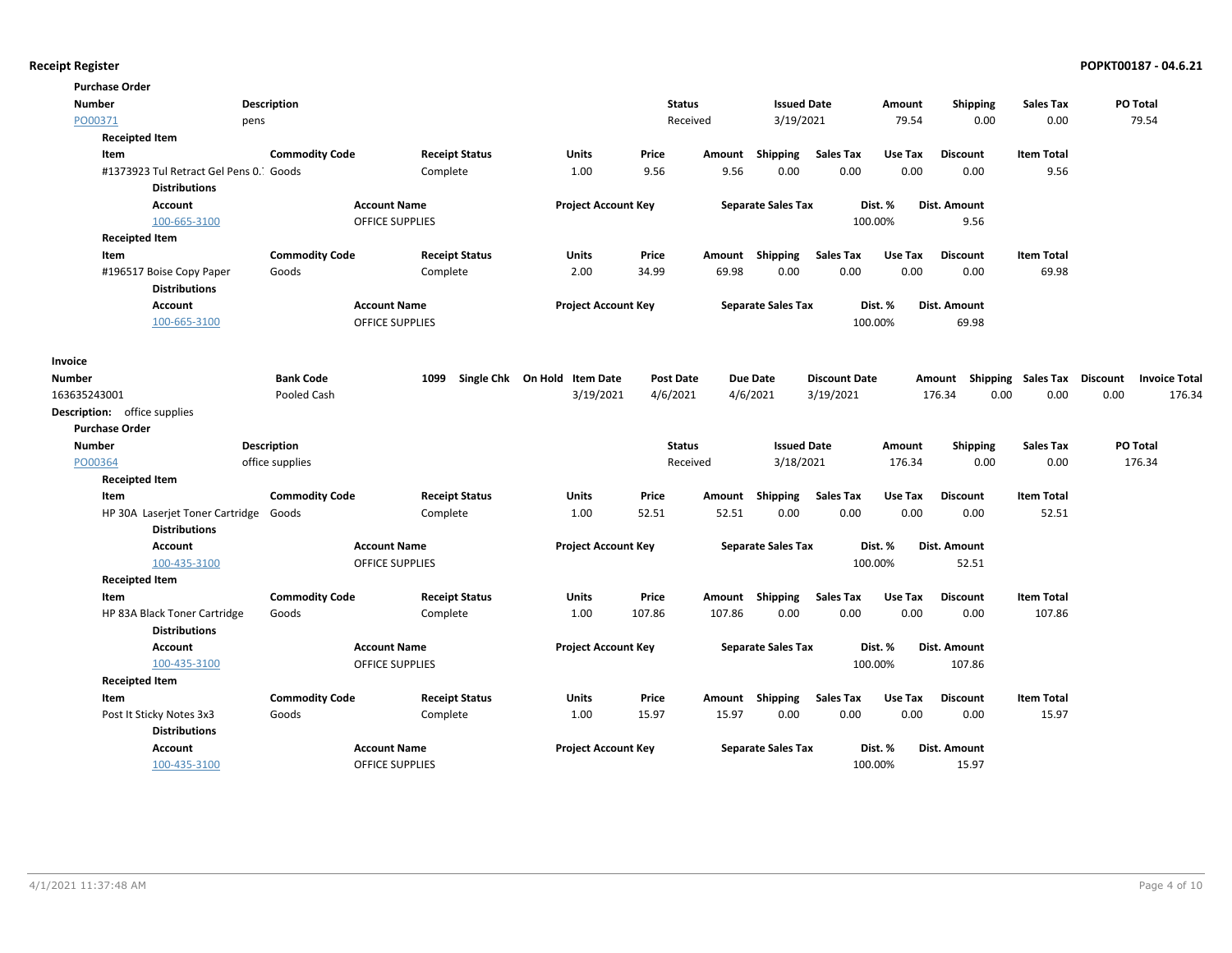| Invoice               |                       |                               |                              |                  |        |                           |                      |         |                 |                           |                 |                      |
|-----------------------|-----------------------|-------------------------------|------------------------------|------------------|--------|---------------------------|----------------------|---------|-----------------|---------------------------|-----------------|----------------------|
| <b>Number</b>         | <b>Bank Code</b>      | 1099                          | Single Chk On Hold Item Date | <b>Post Date</b> |        | <b>Due Date</b>           | <b>Discount Date</b> |         | Amount          | <b>Shipping Sales Tax</b> | <b>Discount</b> | <b>Invoice Total</b> |
| 164288986001          | Pooled Cash           |                               | 3/25/2021                    | 4/6/2021         |        | 4/6/2021                  | 3/25/2021            |         | 125.17<br>0.00  | 0.00                      | 0.00            | 125.17               |
| Description: Ink      |                       |                               |                              |                  |        |                           |                      |         |                 |                           |                 |                      |
| <b>Purchase Order</b> |                       |                               |                              |                  |        |                           |                      |         |                 |                           |                 |                      |
| <b>Number</b>         | <b>Description</b>    |                               |                              | <b>Status</b>    |        | <b>Issued Date</b>        |                      | Amount  | <b>Shipping</b> | <b>Sales Tax</b>          |                 | PO Total             |
| PO00378               | Ink                   |                               |                              | Received         |        | 3/24/2021                 |                      | 6.99    | 0.00            | 0.00                      |                 | 6.99                 |
| <b>Receipted Item</b> |                       |                               |                              |                  |        |                           |                      |         |                 |                           |                 |                      |
| Item                  | <b>Commodity Code</b> | <b>Receipt Status</b>         | Units                        | Price            | Amount | Shipping                  | <b>Sales Tax</b>     | Use Tax | <b>Discount</b> | <b>Item Total</b>         |                 |                      |
| Blue Ink              | Goods                 | Complete                      | 1.00                         | 6.99             | 6.99   | 0.00                      | 0.00                 | 0.00    | 0.00            | 6.99                      |                 |                      |
| <b>Distributions</b>  |                       |                               |                              |                  |        |                           |                      |         |                 |                           |                 |                      |
| Account               |                       | <b>Account Name</b>           | <b>Project Account Key</b>   |                  |        | <b>Separate Sales Tax</b> |                      | Dist. % | Dist. Amount    |                           |                 |                      |
| 100-510-3100          |                       | <b>OFFICE SUPPLIES</b>        |                              |                  |        |                           | 100.00%              |         | 6.99            |                           |                 |                      |
| <b>Purchase Order</b> |                       |                               |                              |                  |        |                           |                      |         |                 |                           |                 |                      |
| Number                | <b>Description</b>    |                               |                              | <b>Status</b>    |        | <b>Issued Date</b>        |                      | Amount  | <b>Shipping</b> | <b>Sales Tax</b>          |                 | PO Total             |
| PO00379               | Envelopes             |                               |                              | Received         |        | 3/24/2021                 |                      | 13.52   | 0.00            | 0.00                      |                 | 13.52                |
| <b>Receipted Item</b> |                       |                               |                              |                  |        |                           |                      |         |                 |                           |                 |                      |
| Item                  | <b>Commodity Code</b> | <b>Receipt Status</b>         | <b>Units</b>                 | Price            | Amount | Shipping                  | <b>Sales Tax</b>     | Use Tax | <b>Discount</b> | <b>Item Total</b>         |                 |                      |
| Envelopes             | Goods                 | Complete                      | 2.00                         | 6.76             | 13.52  | 0.00                      | 0.00                 | 0.00    | 0.00            | 13.52                     |                 |                      |
| <b>Distributions</b>  |                       |                               |                              |                  |        |                           |                      |         |                 |                           |                 |                      |
| <b>Account</b>        |                       | <b>Account Name</b>           | <b>Project Account Key</b>   |                  |        | <b>Separate Sales Tax</b> |                      | Dist. % | Dist. Amount    |                           |                 |                      |
| 100-435-3120          |                       | <b>DISTRICT JURY SUPPLIES</b> |                              |                  |        |                           | 100.00%              |         | 13.52           |                           |                 |                      |
| <b>Purchase Order</b> |                       |                               |                              |                  |        |                           |                      |         |                 |                           |                 |                      |
| <b>Number</b>         | Description           |                               |                              | <b>Status</b>    |        | <b>Issued Date</b>        |                      | Amount  | <b>Shipping</b> | <b>Sales Tax</b>          |                 | PO Total             |
| PO00380               | Office Supplies       |                               |                              | Received         |        | 3/24/2021                 |                      | 104.66  | 0.00            | 0.00                      |                 | 104.66               |
| <b>Receipted Item</b> |                       |                               |                              |                  |        |                           |                      |         |                 |                           |                 |                      |
| Item                  | <b>Commodity Code</b> | <b>Receipt Status</b>         | <b>Units</b>                 | Price            | Amount | Shipping                  | <b>Sales Tax</b>     | Use Tax | <b>Discount</b> | <b>Item Total</b>         |                 |                      |
| Envelopes 330808      | Goods                 | Complete                      | 1.00                         | 6.76             | 6.76   | 0.00                      | 0.00                 | 0.00    | 0.00            | 6.76                      |                 |                      |
| <b>Distributions</b>  |                       |                               |                              |                  |        |                           |                      |         |                 |                           |                 |                      |
| <b>Account</b>        |                       | <b>Account Name</b>           | <b>Project Account Key</b>   |                  |        | <b>Separate Sales Tax</b> |                      | Dist. % | Dist. Amount    |                           |                 |                      |
| 100-450-3100          |                       | <b>OFFICE SUPPLIES</b>        |                              |                  |        |                           | 100.00%              |         | 6.76            |                           |                 |                      |
| <b>Receipted Item</b> |                       |                               |                              |                  |        |                           |                      |         |                 |                           |                 |                      |
| Item                  | <b>Commodity Code</b> | <b>Receipt Status</b>         | Units                        | Price            | Amount | Shipping                  | <b>Sales Tax</b>     | Use Tax | <b>Discount</b> | <b>Item Total</b>         |                 |                      |
| Envelopes 475809      | Goods                 | Complete                      | 2.00                         | 6.76             | 13.52  | 0.00                      | 0.00                 | 0.00    | 0.00            | 13.52                     |                 |                      |
| <b>Distributions</b>  |                       |                               |                              |                  |        |                           |                      |         |                 |                           |                 |                      |
| <b>Account</b>        |                       | <b>Account Name</b>           | <b>Project Account Key</b>   |                  |        | <b>Separate Sales Tax</b> |                      | Dist. % | Dist. Amount    |                           |                 |                      |
| 100-450-3100          |                       | <b>OFFICE SUPPLIES</b>        |                              |                  |        |                           |                      | 100.00% | 13.52           |                           |                 |                      |
| <b>Receipted Item</b> |                       |                               |                              |                  |        |                           |                      |         |                 |                           |                 |                      |
| Item                  | <b>Commodity Code</b> | <b>Receipt Status</b>         | <b>Units</b>                 | Price            | Amount | Shipping                  | <b>Sales Tax</b>     | Use Tax | <b>Discount</b> | <b>Item Total</b>         |                 |                      |
| Kleenex               | Goods                 | Complete                      | 1.00                         | 9.64             | 9.64   | 0.00                      | 0.00                 | 0.00    | 0.00            | 9.64                      |                 |                      |
| <b>Distributions</b>  |                       |                               |                              |                  |        |                           |                      |         |                 |                           |                 |                      |
| Account               |                       | <b>Account Name</b>           | <b>Project Account Key</b>   |                  |        | <b>Separate Sales Tax</b> |                      | Dist. % | Dist. Amount    |                           |                 |                      |
|                       |                       | <b>OFFICE SUPPLIES</b>        |                              |                  |        |                           | 100.00%              |         | 9.64            |                           |                 |                      |
| 100-450-3100          |                       |                               |                              |                  |        |                           |                      |         |                 |                           |                 |                      |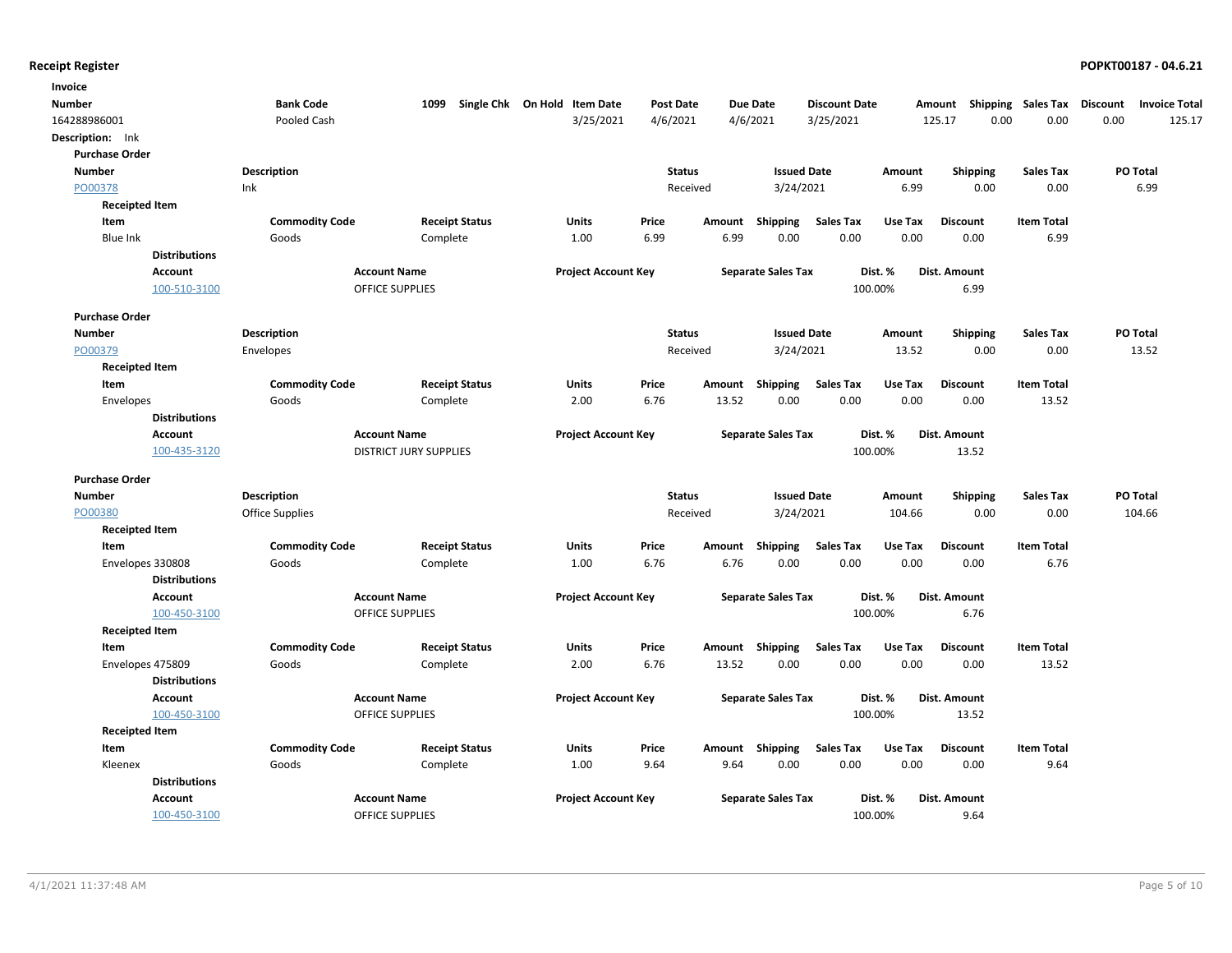| <b>Receipted Item</b>                  |                      |                           |                        |                              |                  |        |                           |                      |         |                           |                           |                 |                      |
|----------------------------------------|----------------------|---------------------------|------------------------|------------------------------|------------------|--------|---------------------------|----------------------|---------|---------------------------|---------------------------|-----------------|----------------------|
| Item                                   |                      | <b>Commodity Code</b>     | <b>Receipt Status</b>  | Units                        | Price            | Amount | Shipping                  | <b>Sales Tax</b>     | Use Tax | <b>Discount</b>           | <b>Item Total</b>         |                 |                      |
| Paper                                  |                      | Goods                     | Complete               | 2.00                         | 29.99            | 59.98  | 0.00                      | 0.00                 | 0.00    | 0.00                      | 59.98                     |                 |                      |
|                                        | <b>Distributions</b> |                           |                        |                              |                  |        |                           |                      |         |                           |                           |                 |                      |
|                                        | <b>Account</b>       |                           | <b>Account Name</b>    | <b>Project Account Key</b>   |                  |        | <b>Separate Sales Tax</b> |                      | Dist. % | <b>Dist. Amount</b>       |                           |                 |                      |
|                                        | 100-450-3100         |                           | <b>OFFICE SUPPLIES</b> |                              |                  |        |                           |                      | 100.00% | 59.98                     |                           |                 |                      |
| <b>Receipted Item</b>                  |                      |                           |                        |                              |                  |        |                           |                      |         |                           |                           |                 |                      |
| Item                                   |                      | <b>Commodity Code</b>     | <b>Receipt Status</b>  | <b>Units</b>                 | Price            | Amount | Shipping                  | <b>Sales Tax</b>     | Use Tax | <b>Discount</b>           | <b>Item Total</b>         |                 |                      |
| Paper Towels                           |                      | Goods                     | Complete               | 1.00                         | 14.76            | 14.76  | 0.00                      | 0.00                 | 0.00    | 0.00                      | 14.76                     |                 |                      |
|                                        | <b>Distributions</b> |                           |                        |                              |                  |        |                           |                      |         |                           |                           |                 |                      |
|                                        | <b>Account</b>       |                           | <b>Account Name</b>    | <b>Project Account Key</b>   |                  |        | <b>Separate Sales Tax</b> |                      | Dist. % | <b>Dist. Amount</b>       |                           |                 |                      |
|                                        | 100-450-3100         |                           | <b>OFFICE SUPPLIES</b> |                              |                  |        |                           |                      | 100.00% | 14.76                     |                           |                 |                      |
| Invoice                                |                      |                           |                        |                              |                  |        |                           |                      |         |                           |                           |                 |                      |
| <b>Number</b>                          |                      | <b>Bank Code</b>          | 1099                   | Single Chk On Hold Item Date | <b>Post Date</b> |        | <b>Due Date</b>           | <b>Discount Date</b> |         | Amount                    | <b>Shipping Sales Tax</b> | <b>Discount</b> | <b>Invoice Total</b> |
| 164294787001                           |                      | Pooled Cash               |                        | 3/24/2021                    | 4/6/2021         |        | 4/6/2021                  | 3/24/2021            |         | 5.19<br>0.00              | 0.00                      | 0.00            | 5.19                 |
| Description: Ink                       |                      |                           |                        |                              |                  |        |                           |                      |         |                           |                           |                 |                      |
| <b>Purchase Order</b>                  |                      |                           |                        |                              |                  |        |                           |                      |         |                           |                           |                 |                      |
| <b>Number</b>                          |                      | <b>Description</b>        |                        |                              | <b>Status</b>    |        | <b>Issued Date</b>        |                      | Amount  | <b>Shipping</b>           | <b>Sales Tax</b>          |                 | PO Total             |
| PO00378                                |                      | Ink                       |                        |                              | Received         |        | 3/24/2021                 |                      | 5.19    | 0.00                      | 0.00                      |                 | 5.19                 |
| <b>Receipted Item</b>                  |                      |                           |                        |                              |                  |        |                           |                      |         |                           |                           |                 |                      |
| Item                                   |                      | <b>Commodity Code</b>     | <b>Receipt Status</b>  | Units                        | Price            | Amount | <b>Shipping</b>           | <b>Sales Tax</b>     | Use Tax | <b>Discount</b>           | <b>Item Total</b>         |                 |                      |
| Red Ink                                |                      | Goods                     | Complete               | 1.00                         | 5.19             | 5.19   | 0.00                      | 0.00                 | 0.00    | 0.00                      | 5.19                      |                 |                      |
|                                        | <b>Distributions</b> |                           |                        |                              |                  |        |                           |                      |         |                           |                           |                 |                      |
|                                        | Account              |                           | <b>Account Name</b>    | <b>Project Account Key</b>   |                  |        | <b>Separate Sales Tax</b> |                      | Dist. % | Dist. Amount              |                           |                 |                      |
|                                        | 100-510-3100         |                           | <b>OFFICE SUPPLIES</b> |                              |                  |        |                           |                      | 100.00% | 5.19                      |                           |                 |                      |
| Invoice                                |                      |                           |                        |                              |                  |        |                           |                      |         |                           |                           |                 |                      |
| <b>Number</b>                          |                      | <b>Bank Code</b>          | 1099                   | Single Chk On Hold Item Date | <b>Post Date</b> |        | <b>Due Date</b>           | <b>Discount Date</b> |         | Amount Shipping Sales Tax |                           | Discount        | <b>Invoice Total</b> |
| 164484133001                           |                      | Pooled Cash               |                        | 3/24/2021                    | 4/6/2021         |        | 4/6/2021                  | 3/24/2021            |         | 615.28<br>0.00            | 0.00                      | 0.00            | 615.28               |
| <b>Description:</b> Disinfecting Wipes |                      |                           |                        |                              |                  |        |                           |                      |         |                           |                           |                 |                      |
| <b>Purchase Order</b>                  |                      |                           |                        |                              |                  |        |                           |                      |         |                           |                           |                 |                      |
| Number                                 |                      | <b>Description</b>        |                        |                              | <b>Status</b>    |        | <b>Issued Date</b>        |                      | Amount  | <b>Shipping</b>           | <b>Sales Tax</b>          |                 | PO Total             |
| PO00382                                |                      | <b>Disinfecting Wipes</b> |                        |                              | Received         |        | 3/25/2021                 |                      | 615.28  | 0.00                      | 0.00                      |                 | 615.28               |
| <b>Receipted Item</b>                  |                      |                           |                        |                              |                  |        |                           |                      |         |                           |                           |                 |                      |
| Item                                   |                      | <b>Commodity Code</b>     | <b>Receipt Status</b>  | Units                        | Price            | Amount | Shipping                  | <b>Sales Tax</b>     | Use Tax | <b>Discount</b>           | <b>Item Total</b>         |                 |                      |
| Wipes (12)                             |                      | Goods                     | Complete               | 4.00                         | 42.88            | 171.52 | 0.00                      | 0.00                 | 0.00    | 0.00                      | 171.52                    |                 |                      |
|                                        | <b>Distributions</b> |                           |                        |                              |                  |        |                           |                      |         |                           |                           |                 |                      |
|                                        | <b>Account</b>       |                           | <b>Account Name</b>    | <b>Project Account Key</b>   |                  |        | <b>Separate Sales Tax</b> |                      | Dist. % | Dist. Amount              |                           |                 |                      |
|                                        | 414-416-3970         |                           | SANITIZING SUPPLIES    |                              |                  |        |                           |                      | 100.00% | 171.52                    |                           |                 |                      |
| <b>Receipted Item</b>                  |                      |                           |                        |                              |                  |        |                           |                      |         |                           |                           |                 |                      |
| Item                                   |                      | <b>Commodity Code</b>     | <b>Receipt Status</b>  | Units                        | Price            |        | Amount Shipping           | <b>Sales Tax</b>     | Use Tax | <b>Discount</b>           | <b>Item Total</b>         |                 |                      |
| <b>Wipes Pack Citrus</b>               |                      | Goods                     | Complete               | 6.00                         | 43.88            | 263.28 | 0.00                      | 0.00                 | 0.00    | 0.00                      | 263.28                    |                 |                      |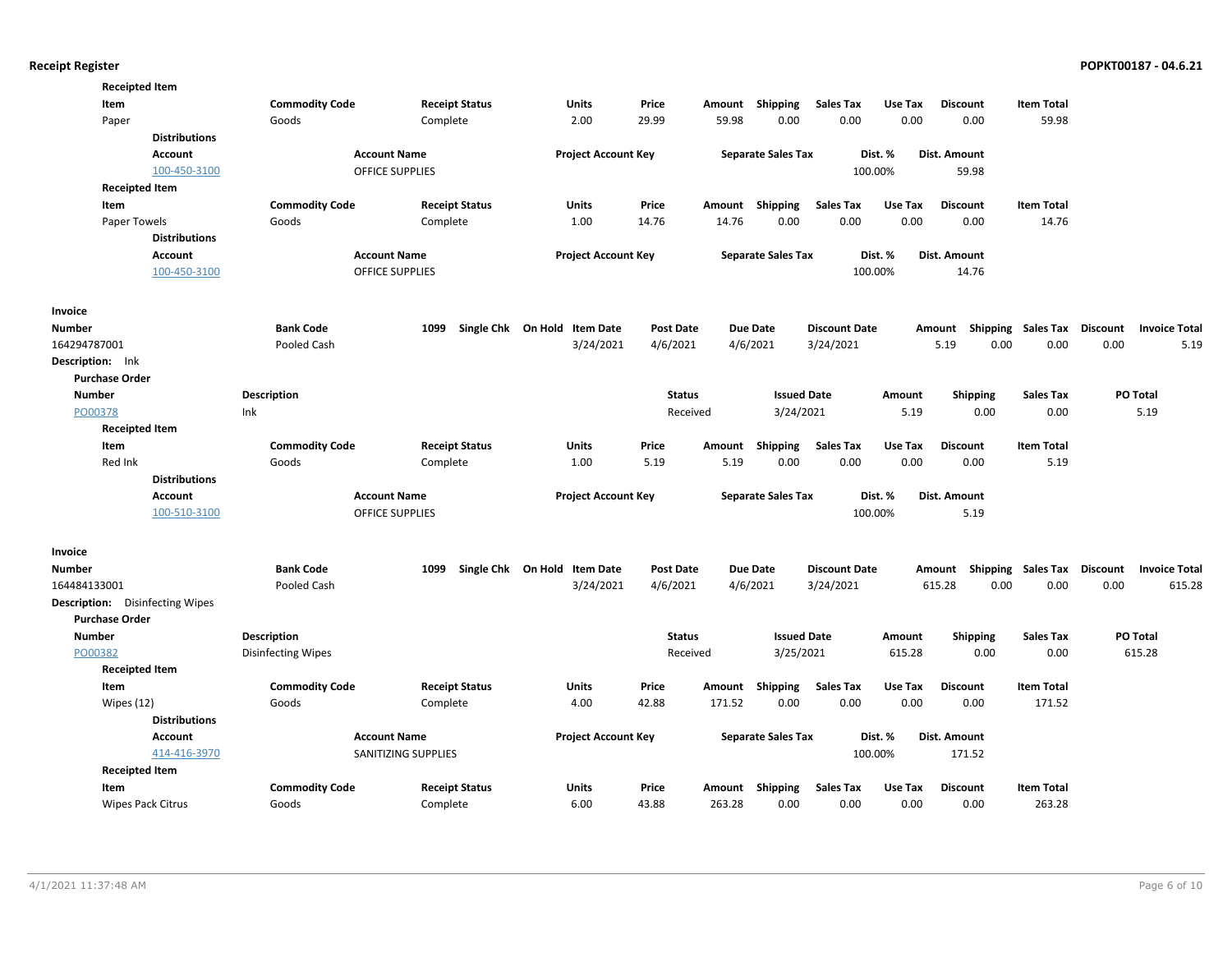|                                         | <b>Distributions</b>                 |                       |                        |                              |                  |                 |                           |                      |                               |                           |                   |                       |                      |
|-----------------------------------------|--------------------------------------|-----------------------|------------------------|------------------------------|------------------|-----------------|---------------------------|----------------------|-------------------------------|---------------------------|-------------------|-----------------------|----------------------|
|                                         | <b>Account</b>                       |                       | <b>Account Name</b>    | <b>Project Account Key</b>   |                  |                 | <b>Separate Sales Tax</b> | Dist. %              |                               | Dist. Amount              |                   |                       |                      |
|                                         | 414-416-3970                         |                       | SANITIZING SUPPLIES    |                              |                  |                 |                           | 100.00%              |                               | 263.28                    |                   |                       |                      |
| <b>Receipted Item</b>                   |                                      |                       |                        |                              |                  |                 |                           |                      |                               |                           |                   |                       |                      |
| Item                                    |                                      | <b>Commodity Code</b> | <b>Receipt Status</b>  | <b>Units</b>                 | Price            | Amount Shipping |                           | <b>Sales Tax</b>     | Use Tax                       | <b>Discount</b>           | <b>Item Total</b> |                       |                      |
|                                         | Wipes Pack Fresh Scent               | Goods                 | Complete               | 6.00                         | 30.08            | 180.48          | 0.00                      | 0.00                 | 0.00                          | 0.00                      | 180.48            |                       |                      |
|                                         | <b>Distributions</b>                 |                       |                        |                              |                  |                 |                           |                      |                               |                           |                   |                       |                      |
|                                         | <b>Account</b>                       |                       | <b>Account Name</b>    | <b>Project Account Key</b>   |                  |                 | <b>Separate Sales Tax</b> | Dist. %              |                               | Dist. Amount              |                   |                       |                      |
|                                         | 414-416-3970                         |                       | SANITIZING SUPPLIES    |                              |                  |                 |                           | 100.00%              |                               | 180.48                    |                   |                       |                      |
| Invoice                                 |                                      |                       |                        |                              |                  |                 |                           |                      |                               |                           |                   |                       |                      |
| <b>Number</b>                           |                                      | <b>Bank Code</b>      | 1099                   | Single Chk On Hold Item Date | <b>Post Date</b> | <b>Due Date</b> |                           | <b>Discount Date</b> |                               | Amount Shipping Sales Tax |                   | <b>Discount</b>       | <b>Invoice Total</b> |
| 164981018001                            |                                      | Pooled Cash           |                        | 3/23/2021                    | 4/6/2021         | 4/6/2021        |                           | 3/23/2021            |                               | 124.27<br>0.00            | 0.00              | 0.00                  | 124.27               |
| <b>Description:</b> Office supplies     |                                      |                       |                        |                              |                  |                 |                           |                      |                               |                           |                   |                       |                      |
| <b>Purchase Order</b>                   |                                      |                       |                        |                              |                  |                 |                           |                      |                               |                           |                   |                       |                      |
| <b>Number</b>                           |                                      | <b>Description</b>    |                        |                              | <b>Status</b>    |                 | <b>Issued Date</b>        |                      | Amount                        | <b>Shipping</b>           | <b>Sales Tax</b>  | <b>PO Total</b>       |                      |
| PO00372                                 |                                      | Office supplies       |                        |                              | Received         |                 | 3/19/2021                 |                      | 124.27                        | 0.00                      | 0.00              | 124.27                |                      |
| <b>Receipted Item</b>                   |                                      |                       |                        |                              |                  |                 |                           |                      |                               |                           |                   |                       |                      |
| Item                                    |                                      | <b>Commodity Code</b> | <b>Receipt Status</b>  | <b>Units</b>                 | Price            | Amount          | Shipping                  | <b>Sales Tax</b>     | Use Tax                       | <b>Discount</b>           | <b>Item Total</b> |                       |                      |
|                                         | Ink HP 952XL/952 Item#431632         | Goods                 | Complete               | 1.00                         | 91.28            | 91.28           | 0.00                      | 0.00                 | 0.00                          | 0.00                      | 91.28             |                       |                      |
|                                         | <b>Distributions</b>                 |                       |                        |                              |                  |                 |                           |                      |                               |                           |                   |                       |                      |
|                                         | <b>Account</b>                       |                       | <b>Account Name</b>    | <b>Project Account Key</b>   |                  |                 | <b>Separate Sales Tax</b> | Dist. %              |                               | Dist. Amount              |                   |                       |                      |
|                                         | 100-591-3100                         |                       | <b>OFFICE SUPPLIES</b> |                              |                  |                 |                           | 100.00%              |                               | 91.28                     |                   |                       |                      |
| <b>Receipted Item</b>                   |                                      |                       |                        |                              |                  |                 |                           |                      |                               |                           |                   |                       |                      |
| Item                                    |                                      | <b>Commodity Code</b> | <b>Receipt Status</b>  | Units                        | Price            | Amount          | Shipping                  | <b>Sales Tax</b>     | Use Tax                       | <b>Discount</b>           | <b>Item Total</b> |                       |                      |
|                                         | Item 6028288 Copy Paper, Lette Goods |                       | Complete               | 1.00                         | 32.99            | 32.99           | 0.00                      | 0.00                 | 0.00                          | 0.00                      | 32.99             |                       |                      |
|                                         | <b>Distributions</b>                 |                       |                        |                              |                  |                 |                           |                      |                               |                           |                   |                       |                      |
|                                         | <b>Account</b>                       |                       | <b>Account Name</b>    | <b>Project Account Key</b>   |                  |                 | <b>Separate Sales Tax</b> | Dist. %              |                               | Dist. Amount              |                   |                       |                      |
|                                         | 100-591-3100                         |                       | <b>OFFICE SUPPLIES</b> |                              |                  |                 |                           | 100.00%              |                               | 32.99                     |                   |                       |                      |
|                                         |                                      |                       |                        |                              |                  |                 |                           |                      |                               |                           |                   |                       |                      |
| <b>Vendor Number</b>                    | <b>Vendor DBA</b>                    |                       |                        |                              |                  |                 |                           |                      | <b>Vendor Total Discount:</b> |                           | 0.00              | <b>Invoice Total:</b> | 266.95               |
| 00478                                   | <b>REINERT PAPER &amp; CHEMI</b>     |                       |                        |                              |                  |                 |                           |                      |                               |                           |                   |                       |                      |
| Invoice                                 |                                      |                       |                        |                              |                  |                 |                           |                      |                               |                           |                   |                       |                      |
| <b>Number</b>                           |                                      | <b>Bank Code</b>      | 1099                   | Single Chk On Hold Item Date | <b>Post Date</b> | <b>Due Date</b> |                           | <b>Discount Date</b> |                               | Amount Shipping Sales Tax |                   | <b>Discount</b>       | <b>Invoice Total</b> |
| 423028-1                                |                                      | Pooled Cash           |                        | 3/30/2021                    | 4/6/2021         | 4/6/2021        |                           | 3/30/2021            |                               | 0.00<br>13.47             | 0.00              | 0.00                  | 13.47                |
| <b>Description:</b> Janitorial Supplies |                                      |                       |                        |                              |                  |                 |                           |                      |                               |                           |                   |                       |                      |
| <b>Purchase Order</b>                   |                                      |                       |                        |                              |                  |                 |                           |                      |                               |                           |                   |                       |                      |
| <b>Number</b>                           |                                      | <b>Description</b>    |                        |                              | <b>Status</b>    |                 | <b>Issued Date</b>        |                      | Amount                        | <b>Shipping</b>           | <b>Sales Tax</b>  | PO Total              |                      |
| PO00352                                 |                                      | Janitorial Supplies   |                        |                              | Received         |                 | 3/5/2021                  |                      | 13.47                         | 0.00                      | 0.00              | 13.47                 |                      |
| <b>Receipted Item</b>                   |                                      |                       |                        |                              |                  |                 |                           |                      |                               |                           |                   |                       |                      |
| Item                                    |                                      | <b>Commodity Code</b> | <b>Receipt Status</b>  | Units                        | Price            | Amount Shipping |                           | <b>Sales Tax</b>     | Use Tax                       | <b>Discount</b>           | <b>Item Total</b> |                       |                      |
| Furn Polish                             |                                      | Goods                 | Complete               | 3.00                         | 4.49             | 13.47           | 0.00                      | 0.00                 | 0.00                          | 0.00                      | 13.47             |                       |                      |
|                                         | <b>Distributions</b>                 |                       |                        |                              |                  |                 |                           |                      |                               |                           |                   |                       |                      |
|                                         | <b>Account</b>                       |                       | <b>Account Name</b>    | <b>Project Account Key</b>   |                  |                 | <b>Separate Sales Tax</b> | Dist. %              |                               | Dist. Amount              |                   |                       |                      |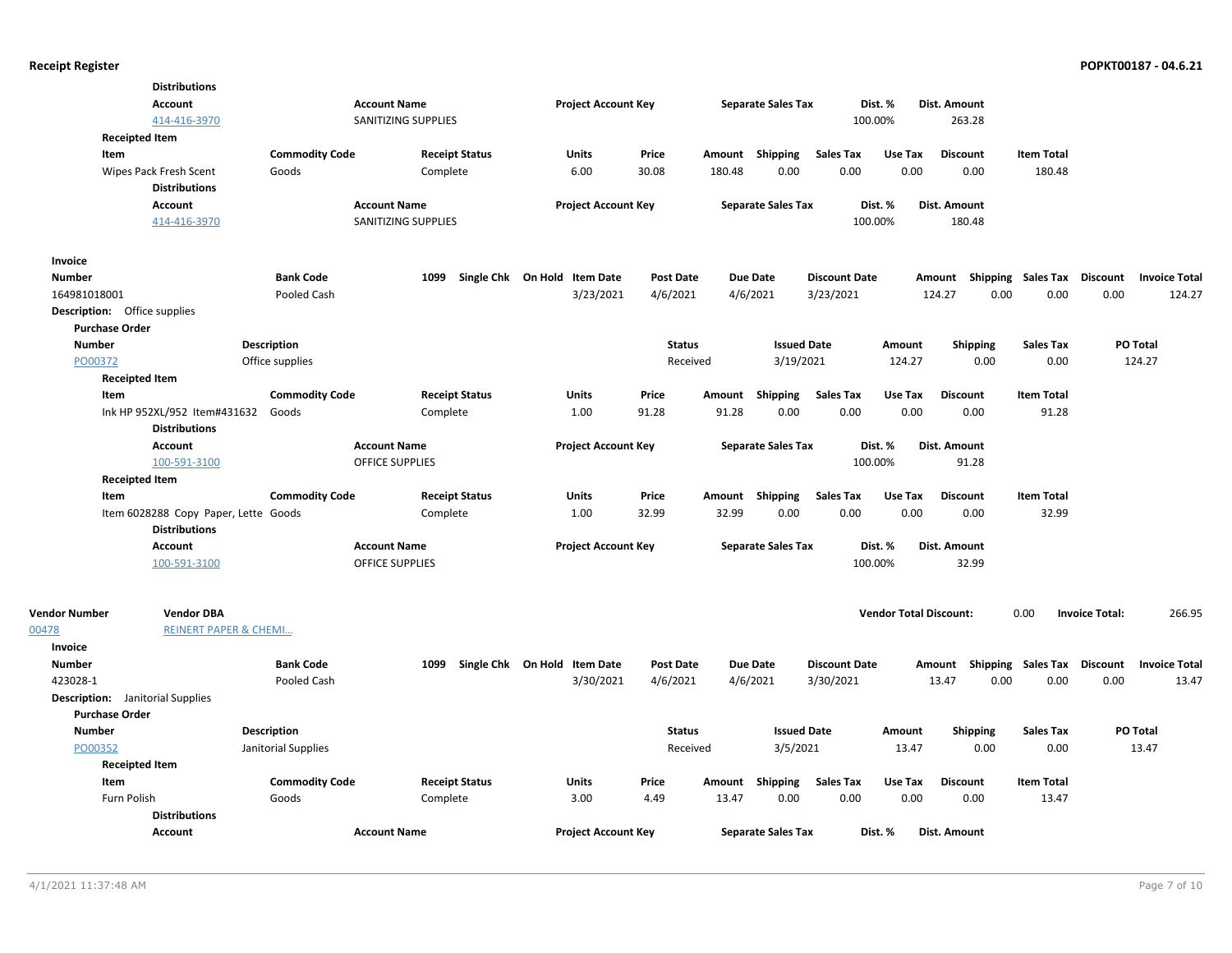**Receipt Register POPKT00187 - 04.6.21**  $\frac{100-518-3320}{100.00\%}$  13.47 423784 Pooled Cash 3/26/2021 4/6/2021 3/26/2021 253.48 0.00 0.00 0.00 253.48 Description: Janitorial Supplies Number **Bank Code** 1099 Single Chk On Hold Item Date Post Date Due Date Discount Date Amount Shipping Sales Tax Discount Invoice Total **Invoice** 0.00 **Discount** 3/26/2021 **Discount Date** PO00385 **Purchase Order** 253.48 **PO Total** 253.48 0.00 0.00 **Issued Date Amount Shipping Sales Tax** 3/25/2021 **Description** Janitorial Supplies **Status** Received **Number** Brown Roll Towels Goods Complete 1.00 11.99 11.99 0.00 0.00 0.00 11.99 **Receipted Item Item Commodity Code Receipt Status Units Price Amount Shipping Sales Tax Use Tax Item Total** 0.00 **Discount Account Project Account Key Separate Sales Tax Dist. % Dist. Amount Distributions Account Name** 100-513-3320 JANITOR SUPPLIES 100.00% 11.99 Brown Roll Towels Goods Complete 1.00 11.99 11.99 0.00 0.00 0.00 11.99 **Receipted Item Item Commodity Code Receipt Status Units Price Amount Shipping Sales Tax Use Tax Item Total** 0.00 **Discount Account Project Account Key Separate Sales Tax Dist. % Dist. Amount Distributions Account Name**  $\frac{100-511-3320}{100.00\%}$  JANITOR SUPPLIES 100.00% 11.99 Brown Roll Towels Goods Complete 1.00 11.99 11.99 0.00 0.00 0.00 11.99 **Receipted Item Item Commodity Code Receipt Status Units Price Amount Shipping Sales Tax Use Tax Item Total** 0.00 **Discount Account Project Account Key Separate Sales Tax Dist. % Dist. Amount Distributions Account Name** 100-516-3320 JANITOR SUPPLIES 100.00% 11.99 Gloves Goods Complete 2.00 17.61 35.22 0.00 0.00 0.00 35.22 **Receipted Item Item Commodity Code Receipt Status Units Price Amount Shipping Sales Tax Use Tax Item Total** 0.00 **Discount Account Project Account Key Separate Sales Tax Dist. % Dist. Amount Distributions Account Name**  $\frac{100-511-3320}{100.00\%}$  35.22 Gloves Goods Complete 2.00 17.61 35.22 0.00 0.00 0.00 35.22 **Receipted Item Item Commodity Code Receipt Status Units Price Amount Shipping Sales Tax Use Tax Item Total** 0.00 **Discount Account Project Account Key Separate Sales Tax Dist. % Dist. Amount Distributions Account Name**  $\frac{100-516-3320}{100.00\%}$  35.22 Gloves Goods Complete 2.00 17.61 35.22 0.00 0.00 0.00 35.22 **Receipted Item Item Commodity Code Receipt Status Units Price Amount Shipping Sales Tax Use Tax Item Total** 0.00 **Discount Account Project Account Key Separate Sales Tax Dist. % Dist. Amount Distributions Account Name**  $\frac{100-513-3320}{100.00\%}$  35.22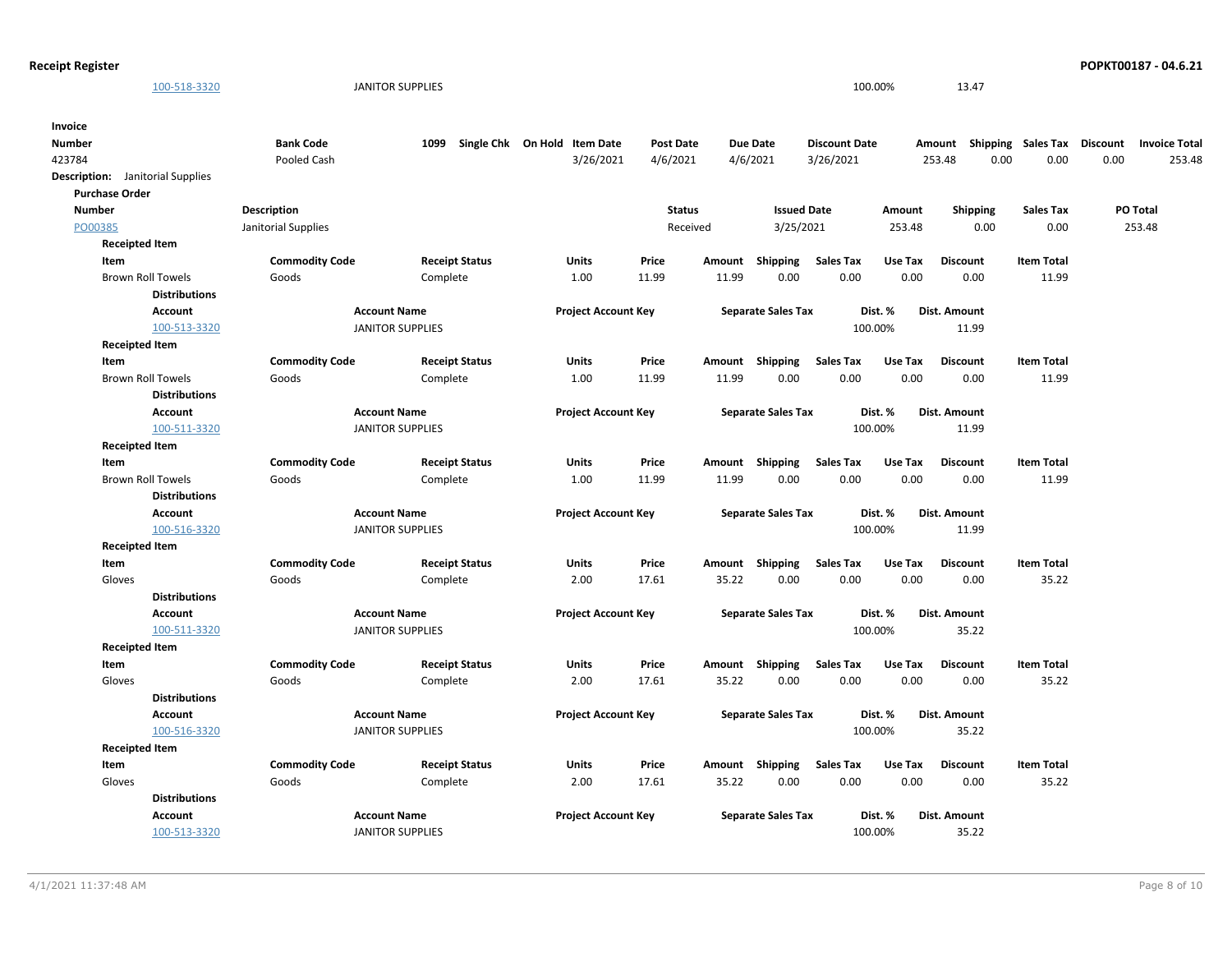| Vendors: 6                   | Invoices: 14                    | <b>Purchase Orders: 16</b> |                                                | Amount: 11,223.91            |               | Shipping: 0.00            |                           | Tax: 0.00            |                               | Discount: 0.00                     |                   | <b>Total Amount: 11,223.91</b> |                      |
|------------------------------|---------------------------------|----------------------------|------------------------------------------------|------------------------------|---------------|---------------------------|---------------------------|----------------------|-------------------------------|------------------------------------|-------------------|--------------------------------|----------------------|
| <b>Packet Totals</b>         |                                 |                            |                                                |                              |               |                           |                           |                      |                               |                                    |                   |                                |                      |
|                              | Account<br>414-416-5740         |                            | <b>Account Name</b><br><b>TECHNOLOGY</b>       | <b>Project Account Key</b>   |               |                           | <b>Separate Sales Tax</b> |                      | Dist. %<br>100.00%            | Dist. Amount<br>4,137.18           |                   |                                |                      |
|                              | <b>Distributions</b>            |                            |                                                |                              |               |                           |                           |                      |                               |                                    |                   |                                |                      |
|                              | Panasonic Toughbook             | Goods                      | Complete                                       | 2.00                         | 2,068.59      | 4,137.18                  | 0.00                      | 0.00                 | 0.00                          | 0.00                               | 4,137.18          |                                |                      |
| Item                         |                                 | <b>Commodity Code</b>      | <b>Receipt Status</b>                          | <b>Units</b>                 | Price         |                           | Amount Shipping           | <b>Sales Tax</b>     | Use Tax                       | <b>Discount</b>                    | <b>Item Total</b> |                                |                      |
|                              | <b>Receipted Item</b>           |                            |                                                |                              |               |                           |                           |                      |                               |                                    |                   |                                |                      |
| PO00387                      |                                 | Lap Tops                   |                                                |                              |               | <b>Partially Received</b> | 3/25/2021                 |                      | 4,137.18                      | 0.00                               | 0.00              |                                | 4,137.18             |
| <b>Number</b>                |                                 | <b>Description</b>         |                                                |                              | <b>Status</b> |                           | <b>Issued Date</b>        |                      | Amount                        | Shipping                           | <b>Sales Tax</b>  |                                | PO Total             |
| <b>Purchase Order</b>        |                                 |                            |                                                |                              |               |                           |                           |                      |                               |                                    |                   |                                |                      |
| <b>Description:</b> Lap Tops |                                 |                            |                                                |                              |               |                           |                           |                      |                               |                                    |                   |                                |                      |
| GB00406406                   |                                 | Pooled Cash                |                                                | 3/26/2021                    | 4/6/2021      |                           | 4/6/2021                  | 3/26/2021            |                               | 4,137.18<br>0.00                   | 0.00              | 0.00                           | 4,137.18             |
| <b>Number</b>                |                                 | <b>Bank Code</b>           | 1099                                           | Single Chk On Hold Item Date | Post Date     |                           | <b>Due Date</b>           | <b>Discount Date</b> |                               | Amount Shipping Sales Tax Discount |                   |                                | <b>Invoice Total</b> |
| Invoice                      |                                 |                            |                                                |                              |               |                           |                           |                      |                               |                                    |                   |                                |                      |
| 00494                        | SHI GOVERNMENT SOLUT            |                            |                                                |                              |               |                           |                           |                      |                               |                                    |                   |                                |                      |
| <b>Vendor Number</b>         | <b>Vendor DBA</b>               |                            |                                                |                              |               |                           |                           |                      | <b>Vendor Total Discount:</b> |                                    | 0.00              | <b>Invoice Total:</b>          | 4,137.18             |
|                              | 100-516-3320                    |                            |                                                |                              |               |                           |                           |                      | 100.00%                       |                                    |                   |                                |                      |
|                              | <b>Account</b>                  |                            | <b>Account Name</b><br><b>JANITOR SUPPLIES</b> | <b>Project Account Key</b>   |               |                           | <b>Separate Sales Tax</b> |                      | Dist. %                       | <b>Dist. Amount</b><br>23.38       |                   |                                |                      |
|                              | <b>Distributions</b>            |                            |                                                |                              |               |                           |                           |                      |                               |                                    |                   |                                |                      |
| <b>Trash Bags</b>            |                                 | Goods                      | Complete                                       | 1.00                         | 23.38         | 23.38                     | 0.00                      | 0.00                 | 0.00                          | 0.00                               | 23.38             |                                |                      |
| Item                         |                                 | <b>Commodity Code</b>      | <b>Receipt Status</b>                          | Units                        | Price         | Amount                    | Shipping                  | <b>Sales Tax</b>     | Use Tax                       | <b>Discount</b>                    | <b>Item Total</b> |                                |                      |
|                              | <b>Receipted Item</b>           |                            |                                                |                              |               |                           |                           |                      |                               |                                    |                   |                                |                      |
|                              | 100-513-3320                    |                            | <b>JANITOR SUPPLIES</b>                        |                              |               |                           |                           |                      | 100.00%                       | 23.38                              |                   |                                |                      |
|                              | Account                         |                            | <b>Account Name</b>                            | <b>Project Account Key</b>   |               |                           | <b>Separate Sales Tax</b> |                      | Dist. %                       | Dist. Amount                       |                   |                                |                      |
|                              | <b>Distributions</b>            |                            |                                                |                              |               |                           |                           |                      |                               |                                    |                   |                                |                      |
| <b>Trash Bags</b>            |                                 | Goods                      | Complete                                       | 1.00                         | 23.38         | 23.38                     | 0.00                      | 0.00                 | 0.00                          | 0.00                               | 23.38             |                                |                      |
| Item                         |                                 | <b>Commodity Code</b>      | <b>Receipt Status</b>                          | Units                        | Price         |                           | Amount Shipping           | <b>Sales Tax</b>     | Use Tax                       | <b>Discount</b>                    | <b>Item Total</b> |                                |                      |
|                              | <b>Receipted Item</b>           |                            |                                                |                              |               |                           |                           |                      |                               |                                    |                   |                                |                      |
|                              | 100-511-3320                    |                            | <b>JANITOR SUPPLIES</b>                        |                              |               |                           |                           |                      | 100.00%                       | 23.38                              |                   |                                |                      |
|                              | Account                         |                            | <b>Account Name</b>                            | <b>Project Account Key</b>   |               |                           | <b>Separate Sales Tax</b> |                      | Dist. %                       | Dist. Amount                       |                   |                                |                      |
|                              | <b>Distributions</b>            |                            |                                                |                              |               |                           |                           |                      |                               |                                    |                   |                                |                      |
| <b>Trash Bags</b>            |                                 | Goods                      | Complete                                       | 1.00                         | 23.38         | 23.38                     | 0.00                      | 0.00                 | 0.00                          | 0.00                               | 23.38             |                                |                      |
| Item                         |                                 | <b>Commodity Code</b>      | <b>Receipt Status</b>                          | Units                        | Price         |                           | Amount Shipping           | <b>Sales Tax</b>     | Use Tax                       | <b>Discount</b>                    | <b>Item Total</b> |                                |                      |
|                              | <b>Receipted Item</b>           |                            |                                                |                              |               |                           |                           |                      |                               |                                    |                   |                                |                      |
|                              | 100-513-3320                    |                            | <b>JANITOR SUPPLIES</b>                        |                              |               |                           |                           |                      | 100.00%                       | 41.71                              |                   |                                |                      |
|                              | <b>Distributions</b><br>Account |                            | <b>Account Name</b>                            | <b>Project Account Key</b>   |               |                           | <b>Separate Sales Tax</b> |                      | Dist. %                       | Dist. Amount                       |                   |                                |                      |
| Tissue                       |                                 | Goods                      | Complete                                       | 1.00                         | 41.71         | 41.71                     | 0.00                      | 0.00                 | 0.00                          | 0.00                               | 41.71             |                                |                      |
| Item                         |                                 | <b>Commodity Code</b>      | <b>Receipt Status</b>                          | <b>Units</b>                 | Price         |                           | Amount Shipping           | <b>Sales Tax</b>     | Use Tax                       | <b>Discount</b>                    | <b>Item Total</b> |                                |                      |
|                              | <b>Receipted Item</b>           |                            |                                                |                              |               |                           |                           |                      |                               |                                    |                   |                                |                      |
|                              |                                 |                            |                                                |                              |               |                           |                           |                      |                               |                                    |                   |                                |                      |